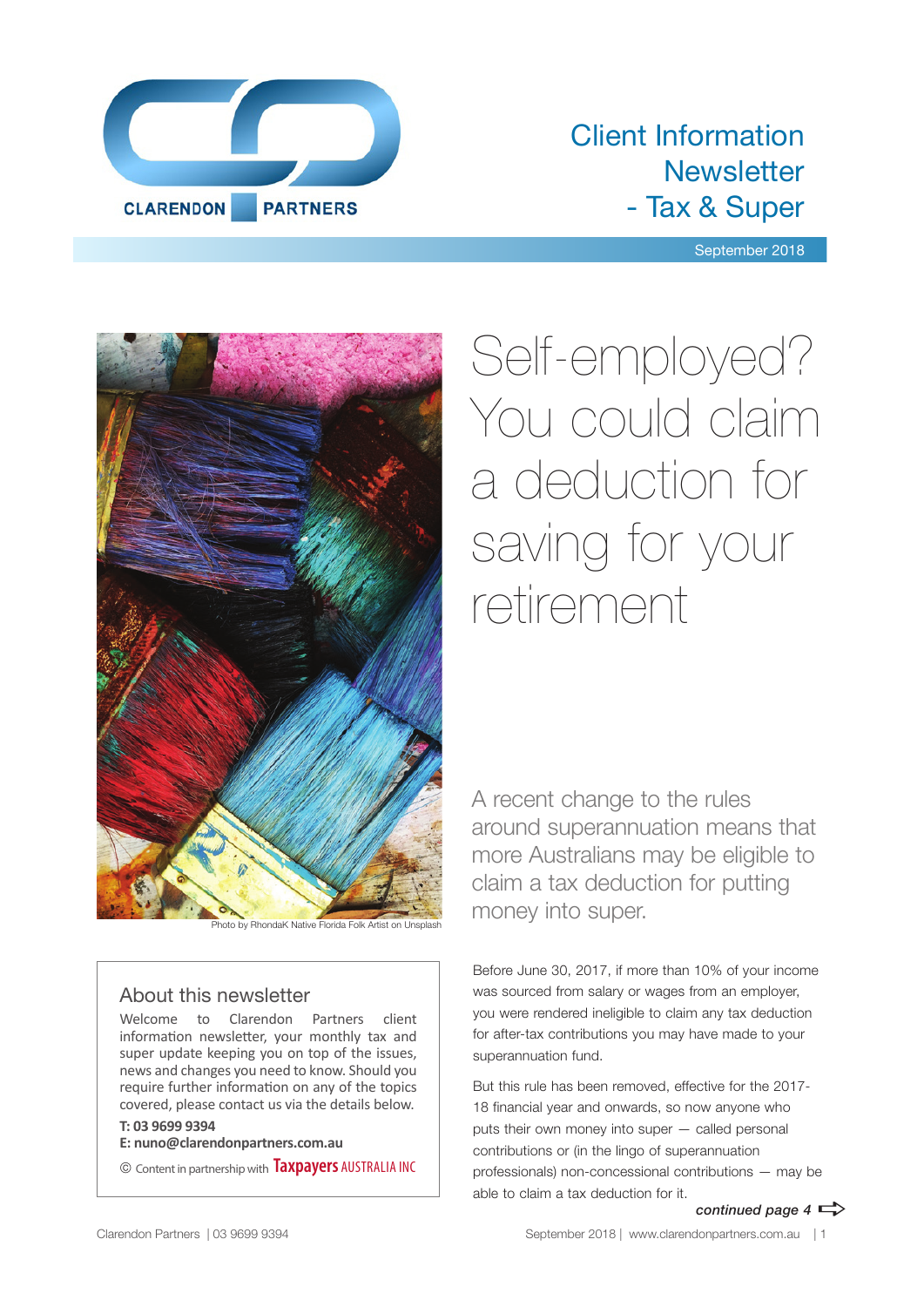# Shares and tax: A stockmarket investment primer



I nvesting in the stockmarket is a lot more common than it was years ago, with ordinary Australians having experience with shares and the stockmarket either directly or through managed funds or via their superannuation fund.

Recent research conducted by the Australian Securities Exchange (ASX) found that around 60% of Australians hold share investments outside of their institutional superannuation fund, and 31% directly own listed investments. Over the past five years the proportion of 18 to 24 year olds investing in shares has doubled from 10% to 20%, and over the same time the proportion for 25 to 34 year olds has increased from 24% to 39%.

From a simple taxable income point of view, owning shares means that the dividends these provide will form part of the shareholder's assessable income. But there are other tax implications, which may derive from, but are not limited to:

- participating in a dividend reinvestment plan
- participating in a bonus share scheme
- transactions the company you have invested in undertakes, such as takeovers and demergers.

Otherwise, the key tax issues most stockmarket investors need to be aware of are:

- you need to declare all your dividend income on your tax return, even if you use your dividend to purchase more shares, for example through a dividend reinvestment plan
- the costs you may be able to claim as tax deductions include management fees, specialist journals and interest on money you borrowed to buy the shares

Photo by Element5 Digital on Unsplash

- receiving bonus shares can alter the cost base (costs of ownership), from a capital gains point of view, of both your original and bonus shares
- in some demergers, you may be eligible to choose to rollover any capital gain or capital loss you make. This means you do not report your capital gain or capital loss the year the demerger occurs. Instead, you settle your tax obligations in the year that another CGT event happens to those shares
- if you receive a retail premium for rights or entitlements that you didn't take up, you need to declare these premiums as income on your tax return for the year.

#### **DIVIDENDS**

A dividend is assessable income in the year it is paid or credited to you. Your dividend statement shows the relevant date – often referred to as the payment date or date paid. Most dividends you are paid or credited will be in the form of money, either by cheque or directly deposited into a bank account.

However, the company may give you the option of reinvesting your dividends in the form of new shares in the company – this is called a dividend reinvestment scheme. If you take this option, you must pay tax on your reinvested dividends. The amount of the dividend received will form part of the cost base of the shares you receive.

Keep a record of your reinvested dividends to help you work out any capital gains or capital losses you make when you dispose of the shares.

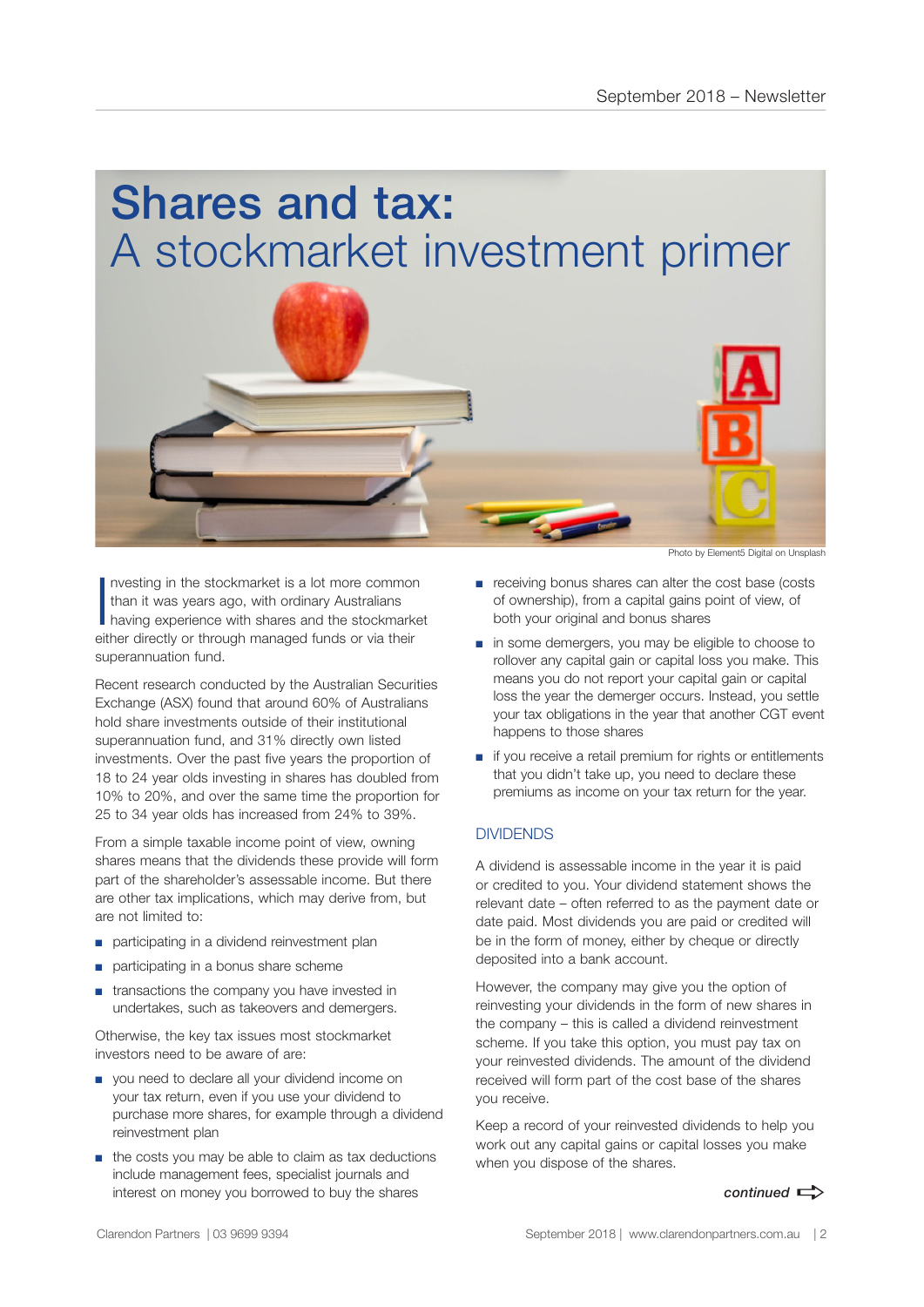#### Shares and tax: A stockmarket investment primer *continued*

#### BONUS SHARES, INHERITED AND GIFTED SHARES

Bonus shares are extra shares you receive for those you already hold in a company. If you dispose of bonus shares, you may:

- make a capital gain,
- have to modify your existing shares' cost base and reduced cost base in the company.

If you acquire shares as part of a deceased estate, you have certain tax obligations and entitlements for these shares. If you inherit shares:

- you treat inherited shares in the same way as any other capital gains tax assets
- where the deceased acquired the shares before 20 September 1985, you must use the market value on the day the person died, not the market value on the day you received the shares
- you must keep records, so you do not pay more tax than you need to.

It can also be the case that shares are gifted. A family member may give shares to relatives – for example, a parent gives shares to their child.

Giving shares: If you give shares as a gift, you:

- treat the shares as if you disposed of them at their market value on the day you gave them as a gift
- may have a capital gain or a capital loss.

If you give shares as a gift, a capital gains tax event occurs and you must include any applicable capital gain or loss in your tax return for the year you gave away the shares.

Receiving shares: If you receive shares as a gift, you:

- treat shares as though you received them at their market value on the date you received them
- have certain tax obligations and entitlements.

If you dispose of shares you received as a gift, you must use the market value on the day that you acquired the shares as the first element of your cost base.

#### **DEMERGERS**

A demerger occurs when a company restructures by splitting its operations into two or more entities or groups. If you own shares in a company that demerges, you may:

- receive new shares and/or cash
- be entitled to a demerger rollover.

Make sure you:

- are entitled to a rollover before you choose to use it
- declare any capital gains or losses you made under the demerger.

#### TRADER OR INVESTOR?

Share traders and share investors deal with income and expenses differently. A share trader conducts business activities for the purpose of earning income from buying and selling shares. A share investor invests in shares with the intention of earning income from dividends and capital growth, but does not carry on business activities.

Shares as business: A share trader is a person who carries out business activities for the purpose of earning income from buying and selling shares. For a share trader:

- receipts from the sale of shares constitute assessable income
- purchased shares are regarded as trading stock
- costs incurred in buying or selling shares including the cost of the shares – are an allowable deduction in the year in which they are incurred
- dividends and other similar receipts are included in assessable income.

Shares as investment: A shareholder is a person who holds shares for the purpose of earning income from dividends and similar receipts. For a shareholder:

- the cost of purchase of shares is not an allowable deduction against current year income, but is a capital cost
- receipts from the sale of shares are not assessable income – but any capital gain on the shares is subject to capital gains tax
- a net capital loss from the sale of shares can't be offset against income from other sources, but can be offset against another capital gain or carried forward to offset against future capital gains
- the transaction costs of buying or selling shares is not an allowable deduction against income, but are taken into account in determining the amount of any capital gain
- dividends and other similar receipts from the shares are included in assessable income
- costs (such as interest on borrowed money) incurred in earning dividend income are an allowable deduction against current year income.

 $control \implies$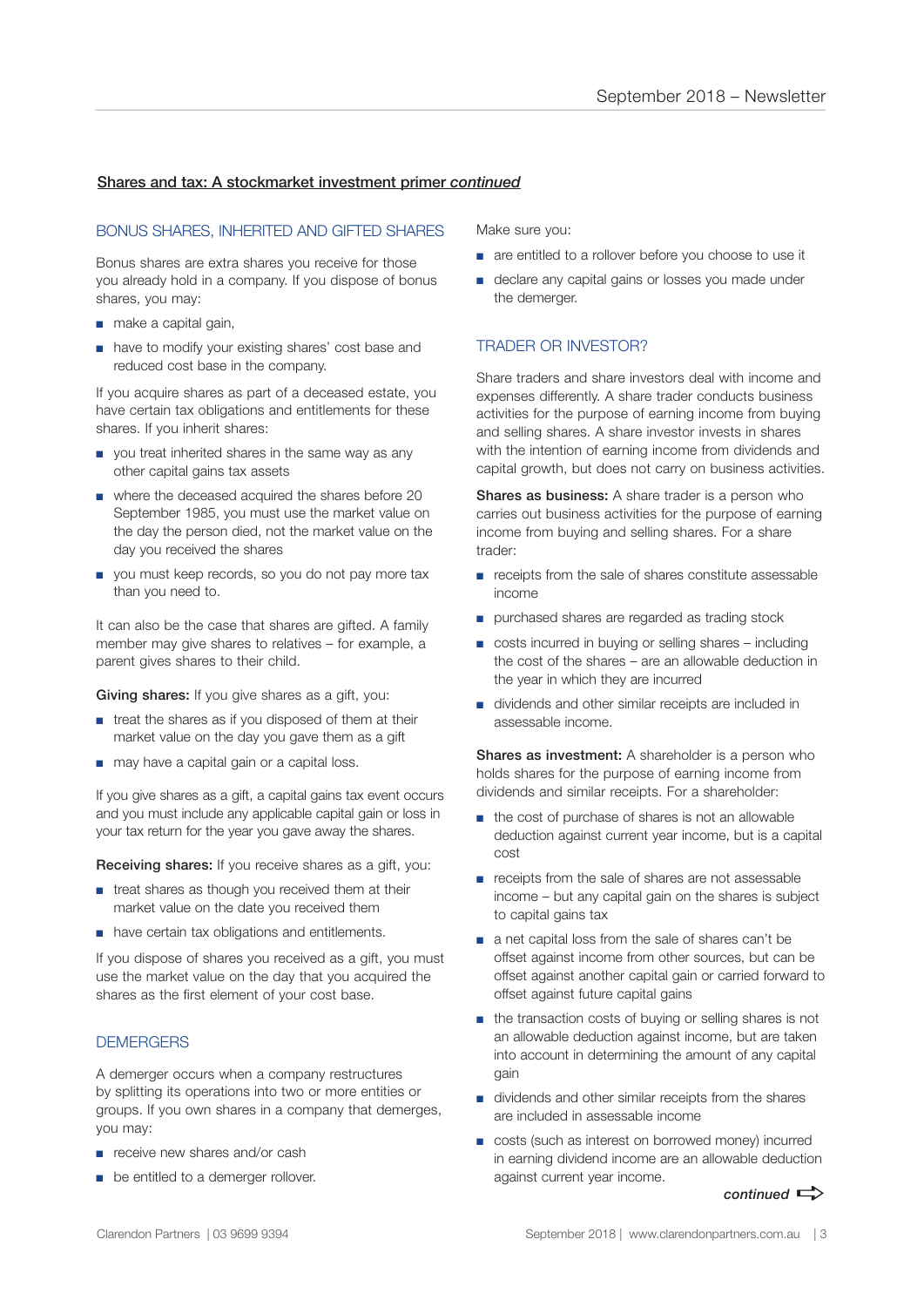#### Shares and tax: A stockmarket investment primer *continued*

#### DISPOSING OF SHARES

If you dispose of shares, you may make a capital gain or a capital loss, which must be reported in the income year you dispose of the shares. If you make a capital loss and you do not have other capital gains to offset it against in that financial year, you can carry it forward to later income years. To do this you will need to keep your taxation records.

If you dispose of shares you must:

- only apply the 50% discount where you held the shares for more than 12 months
- not reduce your capital gain by the 50% discount until after you have applied all your current year and/or carry-forward capital losses
- declare any capital gain or loss in the financial year you enter into the contract, not when you received the proceeds; if there is no contract, the CGT event happens when you stop being the owner of the shares
- use the reduced cost base if you make a capital loss; this does not include any costs you have already claimed as a deduction - for example, deductions for interest on a loan you took out to purchase your shares.

#### RECORDS YOU NEED TO KEEP

You need to keep proper records, regardless of who prepares your tax returns. You must keep:

- your acquisition and disposal statements (your "buy" and "sell" contracts) — keep these records for five years from the date you dispose of your shares
- your dividend statements keep these records for five years from 31 October or, if you lodge later, for five years from the date you lodge your tax return.

You will receive most of the records you need to keep from:

- the company that issued the shares
- your stockbroker or online share trading provider
- your financial institution, if you took out a loan to buy the shares.

There is of course a lot more to consider when investing in the stockmarket, but you can talk to this office should you need further questions answered.  $\blacksquare$ 

#### Self-employed? You could claim a deduction for saving for your retirement *continued*

The change means a lot more people, in particular the self-employed, will now be able to put their own money into retirement savings and be able to claim a tax deduction for doing so. Most self-employed people can claim a deduction for after-tax contributions they make until they are 75 years old.

If you're eligible and want to claim a tax deduction, you need to complete a "notice of intent to claim a deduction" form. You can get this from your super fund or the ATO website (or try typing the ATO's form identifier, which in this case is ATO NAT 71121, into an internet search).

Once you complete the form, send it to your fund (and make sure you get an acknowledgment from them). You must do this before the end of the relevant year for which you want to claim the deduction (and with enough time allowed for the exchange of notices). Then you can claim a tax deduction for the payments you made as part of your tax return.

It is important to note however that there is a limit to how much can be contributed. Both types of contributions to super — before-tax ("concessional", such as payments made by an employer) and after-tax ("non-concessional", as mentioned above) — have caps.

Concessional contributions are capped at \$25,000 a year, and non-concessional contributions are capped at \$100,000 a year. If you exceed the concessional cap, the excess is lumped in with your taxable income and taxed accordingly (there may be an extra charge to make up for the "late" collection of the tax involved).

Exceeding the non-concessional cap can mean that the excess is taxed at 47%. (For the latter, there is a "bringforward" alternative if you want to contribute more, which is governed by your fund's balance and your age, but ask us if this is a realistic option.)

Also, if you're eligible to claim a tax deduction for your personal super contributions, the amount claimed will count towards your concessional contributions cap.  $\blacksquare$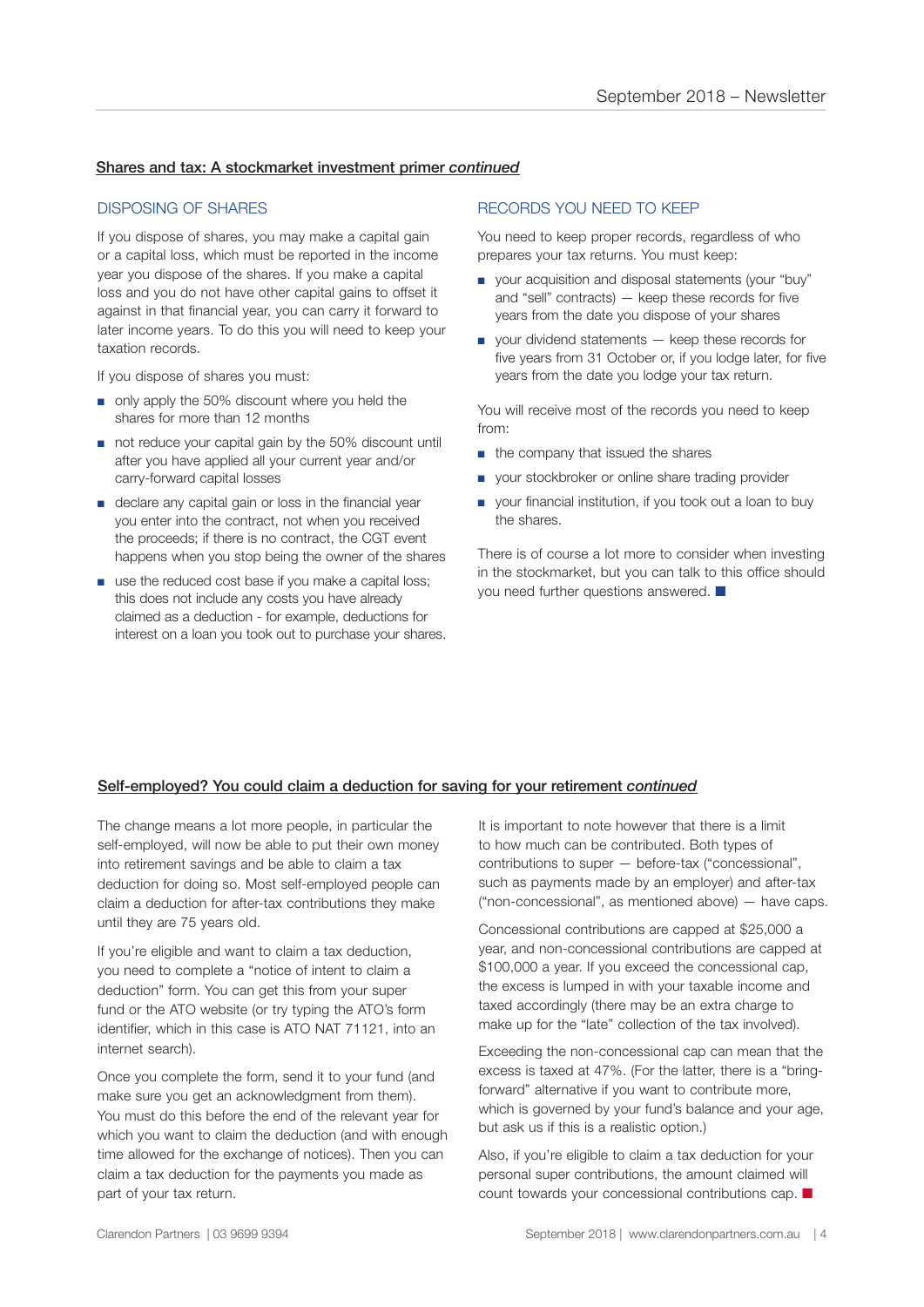## Have you had a change in creditable purpose for GST reporting purposes?

Sometimes your business may end up using an asset you purchased, such as a property for example, in a way that is different to what you had originally planned.

It pays to remember that if you claimed GST credits for assets that have had their intended use change from that originally planned, you need to report adjustments for this change in creditable purpose in your activity statement.

For example, if you constructed new residential premises to sell, but then rent it out, you will be required to make an increasing adjustment on your BAS. This will be required even if you still market the property for sale. You may also need to make an adjustment if you use the property for private purposes.

Adjustments are required for changes in creditable purpose because the GST credit originally claimed will either have been too much or too little.

Generally an adjustment will not be needed for a change in creditable purpose if:

- the value of the purchase or importation was \$1,000 (GST-exclusive) or less
- the value of the purchase or importation related to business finance was \$10,000 (GST-exclusive) or less.

#### Adjustment periods

"Adjustment periods" are the reporting periods in which you have to account for any adjustments in an activity statement. An adjustment period for a purchase or importation is a reporting period that both:

- starts at least 12 months after the end of the reporting period you claimed a GST credit in (or would have claimed had the purchase or importation been creditable), and
- ends on 30 June (or, if none of your reporting periods end on 30 June, the reporting period that ends closest to 30 June).

The maximum number of adjustment periods in which you can make adjustments depends on the value of the purchase or importation, and also upon the nature of them (see tables below).

If you cancel your GST registration, your final reporting period is also an adjustment period for purchases and  $importations.$ 

| Adjustment periods for most purchases and importations                           |                              |
|----------------------------------------------------------------------------------|------------------------------|
| Value of the purchase or importation (GST-exclusive)                             | Number of adjustment periods |
| \$1,001 to \$5,000                                                               |                              |
| \$5,001 to \$499,999                                                             | 5                            |
| \$500,000 or more                                                                | 10                           |
| Adjustment periods for purchases or importations that relate to business finance |                              |
|                                                                                  |                              |
| Value of the purchase or importation (GST-exclusive)                             | Number of adjustment periods |
| \$10,001 to \$50,000                                                             |                              |
| \$50,001 to \$499,999                                                            | 5                            |
| \$500,000 or more                                                                | 10                           |

This information has been prepared without taking into account your objectives, financial situation or needs. Because of this, you should, before acting on this information, consider its appropriateness, having regard to your objectives, financial situation or needs.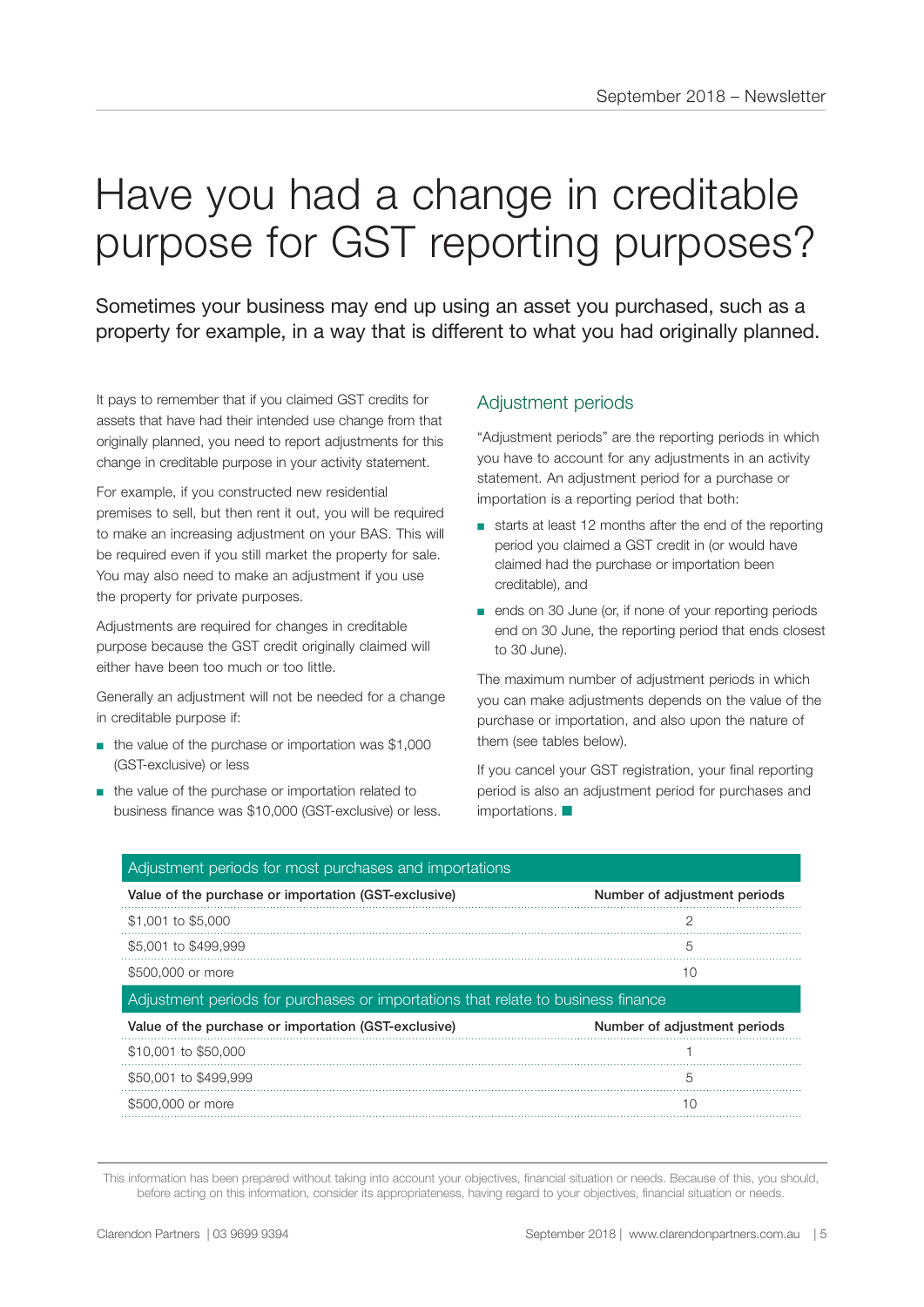### **Will new LRBA rules stymie your SMSF contribution plans?**



Photo by Simon Rae on Unsplash

An "integrity" measure, which aimed to stop SMSF trustees from manipulating their total superannuation balance in order to keep below the \$1.6 million threshold, may have the unintended outcome of reducing the appeal of LRBAs.

Legislated changes to limited recourse borrowing arrangements (LRBAs) in regard to calculating an SMSF member's total superannuation balance (TSB) amends quite recently introduced rules so that the TSB calculation may or may not (depending on meeting certain conditions) be required to include the outstanding amount of the fund's LRBA loan.

The previous measure that the new legislation amends, which was introduced with the 2017-18 federal budget, had the aim of preventing SMSF members from manipulating their TSB to keep it below the \$1.6 million threshold.

The amount of TSB is an important factor, as the rules state that a TSB as at June 30 of a previous year will determine eligibility to several concessions written into the SMSF landscape — such as being able to make non-concessional contributions, access to tax offsets, using the segregated assets method in calculating exempt-current pension income, and being able to use the unused concessional contributions cap carryforward rules.

The proposed changes (the legislation is still in the Senate at the time of writing) are to apply from July 1, 2018, and propose to include a member's share of the outstanding value to an LRBA in their TSB at a particular June 30 where:

- the LRBA loan is a related party loan, or
- the member has met a condition of release with nil cashing restrictions (such as retirement, turning 65 or a terminal medical condition).

Affected funds will be required to proportion any outstanding LRBA loan balance between members to calculate each one's TSB. Importantly, it will pay to remember that if the lender is not a related party, the calculation will only apply to members who have met a full condition of release. Otherwise the new rule applies to all members with interests supported by assets that come under the LRBA.

The new legislation will capture any new LRBA for members who meet a full condition of release (and remember, every member will do so at some stage). This means they will be required to include their share of the outstanding balance of any new LRBA taken out after July 1, 2018 in their TSB on June 30. Indeed, should the proposal become law, some members will find they may need to wind up their LRBA if they wish to continue to make more non-concessional contributions to their fund should the LRBA balance cause them to exceed the \$1.6 million limit.

 $control \implies$ The following questions and answers may clear up further considerations for the funding of SMSF assets post July 1, 2018.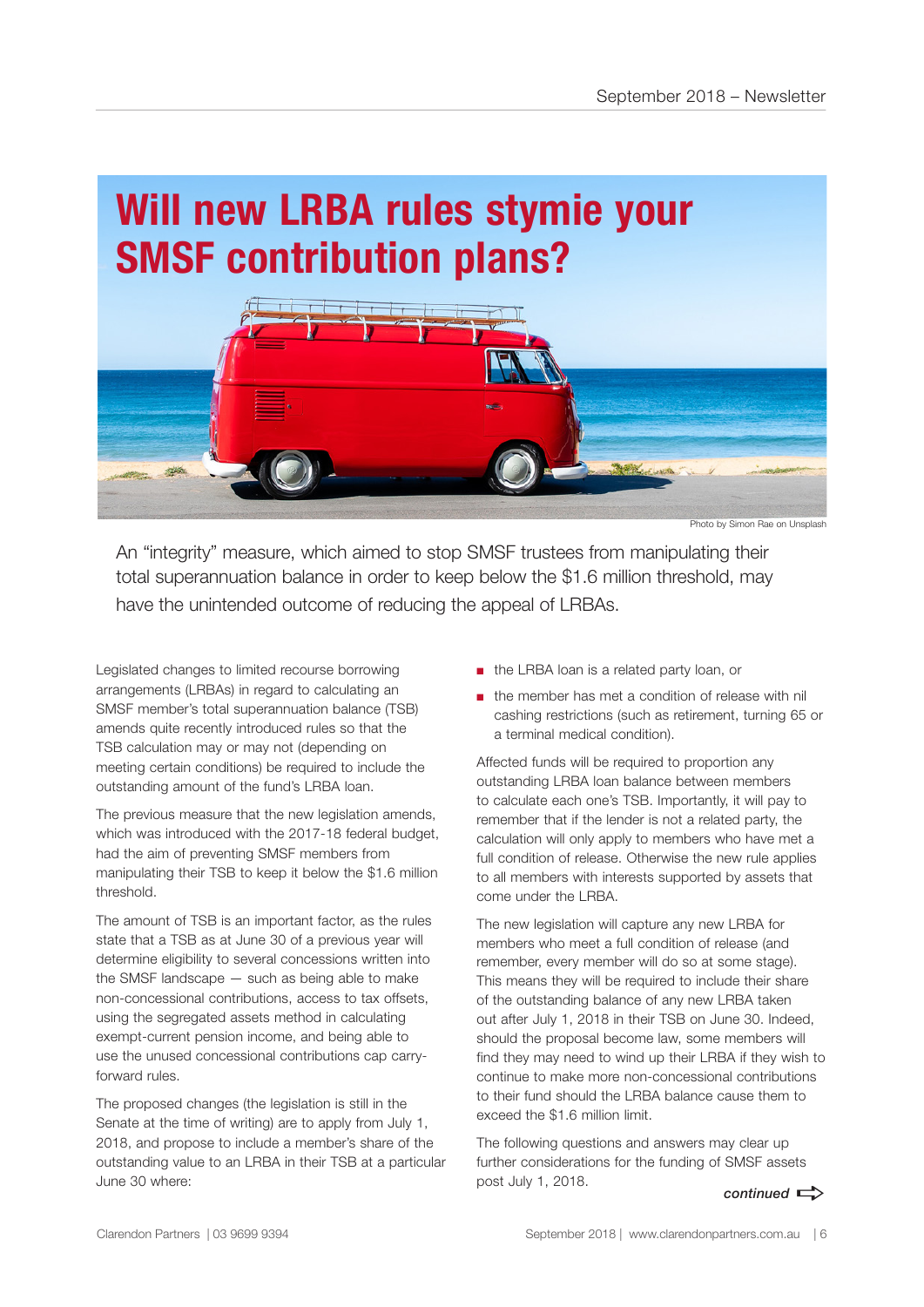#### Will new LRBA rules stymie your SMSF contribution plans? *continued*

For fund members under 65 years of age in accumulation phase, when will the debt for a post-June 30, 2018 LRBA affect their TSB, which may therefore have an affect on an individual's (non-concessional) contributions cap?

**ANSWER:** Where the LRBA lender is an arm's length party, such as a bank, their share of the outstanding LRBA debt will only count towards their total superannuation balance (TSB) and therefore have the potential to affect their non-concessional contributions cap when the fund member attains 65 years of age or satisfies another condition of release with nil cashing restrictions.

Where, however, the LRBA lender is a related party or an associate, then the LRBA debt will immediately count towards the fund member's TSB, potentially affecting the permitted level of the LRBA debt and the ability of the fund member to make further nonconcessional contributions. As a result, we are still likely to see related party lenders in LRBAs where the fund members' account balances and LRBA debt are not sufficiently high enough to be affected by the contribution caps.

**Q** If the rate of interest for a pre-July 1, 2018 LRBA has been zero or less than commercial rates in the past, what are the implications for the SMSF post-June 30, 2018?

**ANSWER:** The income deemed to have been generated from the interest payments foregone will be taxed as non-arm's length income under the rules, and at a flat rate of 45%.

SMSFs are permitted to invest in fixed unit trusts that meet the requirements of the regulations. To what extent are fixed unit trusts a substitute for an LRBA?

**ANSWER:** The reasons why LRBAs largely replaced regulated fixed unit trusts following the advent of LRBAs in 2007 are also the reasons why they are a very limited substitute for LRBAs. The trustees of fixed unit trusts are subject to borrowing restrictions, and can only hold ungeared real estate and cash as trust assets. Non-SMSF unitholders in such fixed unit trusts can borrow in their capacity as unitholders, but cannot use the trust property as security for their borrowings.

**Q** If the unit trust in which the trustee of an SMSF has invested turns out to be a nonfixed unit trust, for example units can be issued or transferred at nominal values, what are the taxation implications for the SMSF?

**ANSWER:** As a non-fixed, hybrid or discretionary unit trust is not a permitted investment for the unit trust, income generated will be taxed as non-arm's length income at a flat rate of 45%.

**Q** Are there other trust alternatives for SMSFs to regulated fixed unit trusts?

**ANSWER:** Yes there are. A private fixed unit trust in which an SMSF, together with the fund members personally and their associates, does not hold a controlling interest, is not subject to the borrowing restrictions; nor is the debt of such a fixed unit trust counted as an asset for contributions cap purposes. An example of such a fixed unit trust is a unit trust with the trustees of two SMSFs not associated with each other each holding 50% of the units, neither holding casting votes. The challenges with these trusts are first finding compatible non-associated investors and second dealing with the situation where only one investor wishes to exit from the fixed unit trust.  $\blacksquare$